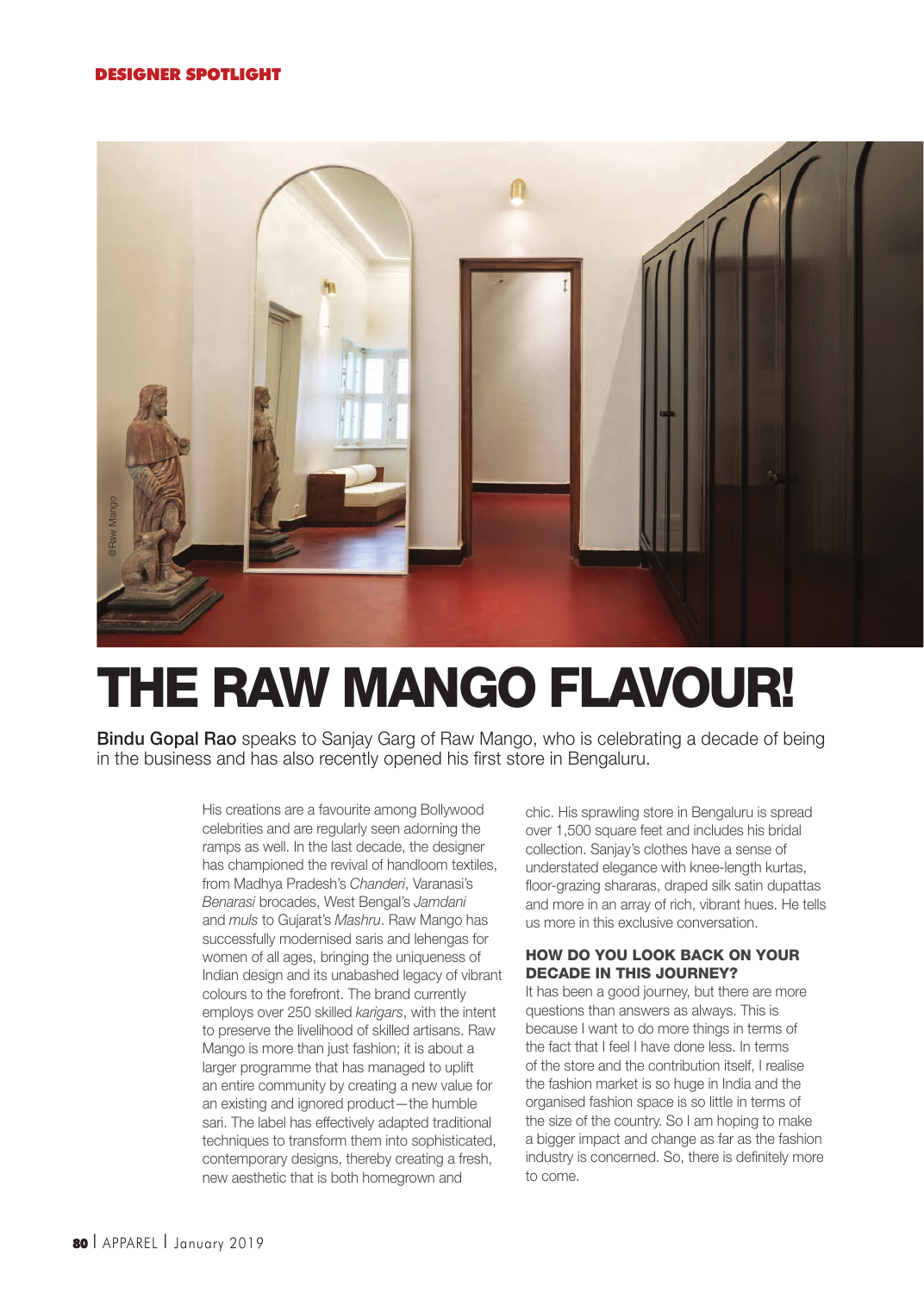# DESIGNER SPOTLIGHT







#### TELL US ABOUT THE NAME 'RAW MANGO'.

This name is all about the beauty of imperfection. Just like the taste of tamarind, it is beauty and is like the khadi fabric that has so many imperfections that it makes for beauty.

#### YOU HAVE BEEN A CHAMPION OF TRADITIONAL TEXTILES. WHAT STEERED YOU TOWARDS THEM?

My area of focus has indeed always been on tradition simply because I never thought of tradition as passé. It has been my concern that people think of it as the past and for me, tradition is what we can do in the future too. And while I say this, I also like working with machines and technology; we can use them in combination. It is just that we use our past heritage and continue it in the future.

# HOW DO YOU ENSURE THAT SARIS REMAIN INTERESTING FOR THE YOUNGER GENERATION?

What we did with our saris to drape well is that we wash every sari in-house first so that the starch is removed and it never feels stiff. This was MY AREA OF FOCUS HAS INDEED ALWAYS BEEN ON TRADITION SIMPLY BECAUSE I NEVER THOUGHT OF TRADITION AS PASSÉ.

a feedback we specifically received. Also, in terms of designs, colours, zari, motifs and layouts, we have made sure that the saris continue to appeal to younger generations. I feel the sari is one of the most evolved garments and has remained relevant for thousands of years. Of course, we change the look and feel to ensure that it remains relevant to the new generation too.

#### RAW MANGO OPENED LAKMÉ FASHION WEEK IN 2017 AT THE ROYAL OPERA HOUSE IN MUMBAI. CAN YOU TAKE US THROUGH THAT EXPERIENCE?

It has been good and I enjoyed it, but as I have always maintained, that is not the only thing I

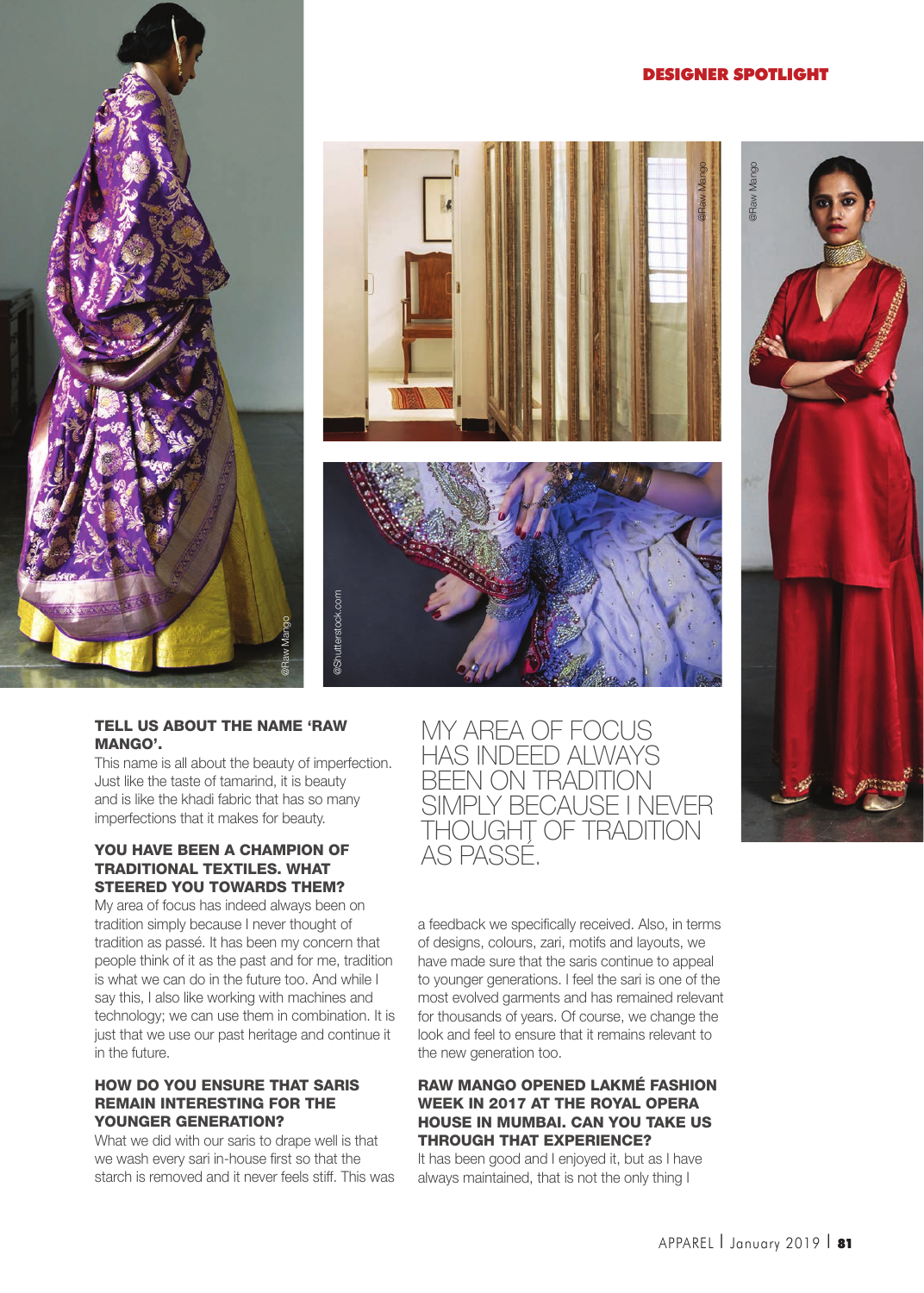# ASKING QUESTIONS CONSTANTLY IS SOMETHING I ALWAYS DO. ALSO, BEING AWARE AND SEEKING INSPIRATION FROM SOCIETY, CULTURE, POLITICS AND BELIEFS MAKES SURE I AM IN TUNE WITH WHAT MY CLIENTS NEED.

want to do in life. So I have been participating in different options, platforms and mediums to reach out to different audiences.

#### TELL US ABOUT YOUR COLLECTIONS 'MONKEY BUSINESS' AND 'CLOUD PEOPLE'.

Monkey Business was started as I was not very happy with the idea of the set norms of tradition in terms of motifs like horses and elephants





on garments. I was not convinced that it is unintelligent to have monkeys as motifs. So my collection uses the temple monkeys as a key texture. Cloud People was a beautiful collection again. Usually you see all the narrative stories in kalamkari and block printing, but you never see angels. I wanted to question the set perceptions of visual imagery and wanted to have angel motifs as well which were not seen earlier.

#### HOW DO YOU KEEP CONNECTED WITH THE INDUSTRY AND STAY RELEVANT TO THE NEEDS OF THE CHANGING SOCIETY?

Asking questions constantly is something I always do. Also, being aware and seeking inspiration from society, culture, politics and beliefs makes sure I am in tune with what my clients need. Dayto-day activities and happenings and also India being a country of storytellers ensures that there is no dearth of inspiration, to be honest.